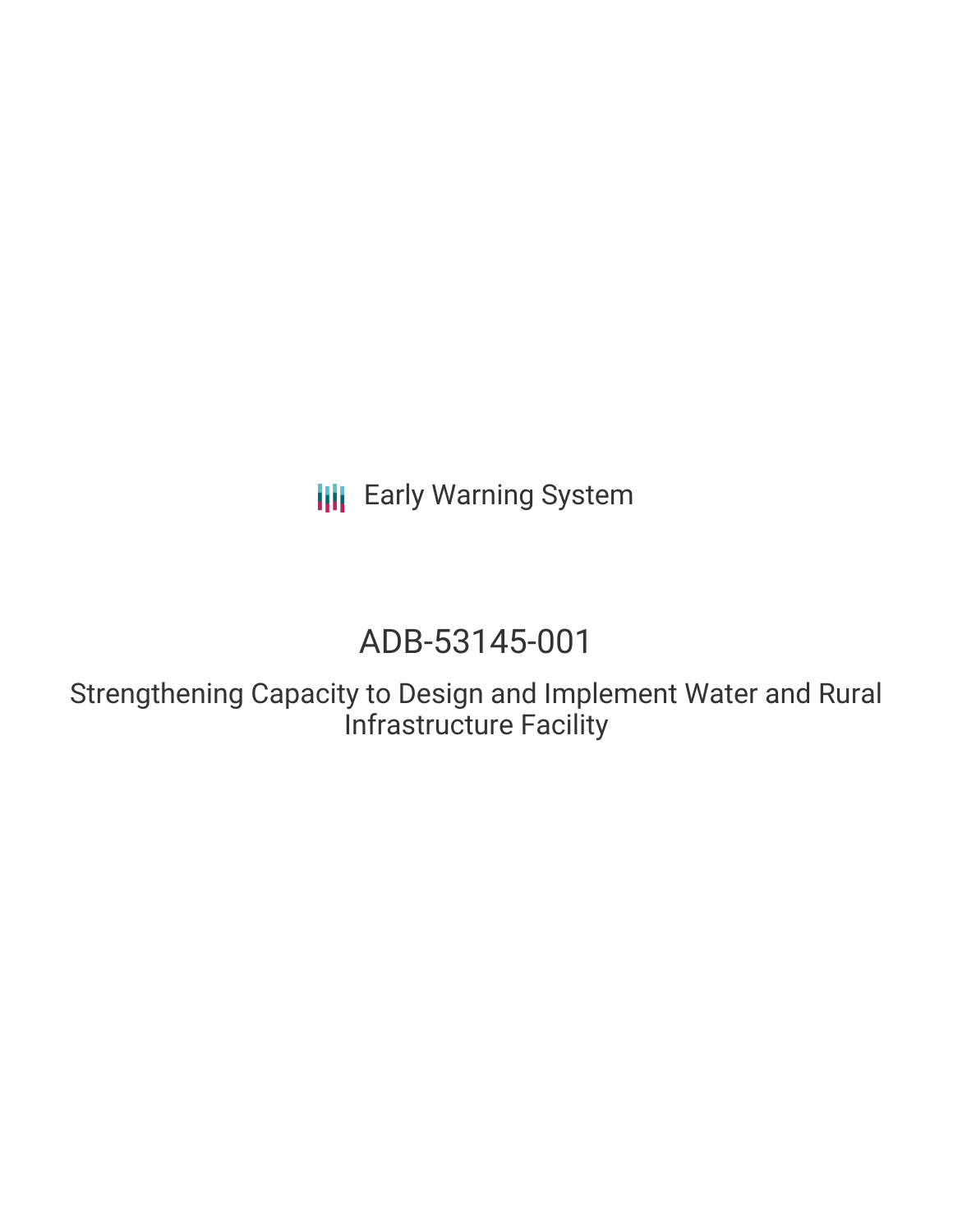

### **Quick Facts**

| <b>Countries</b>               | India                                      |
|--------------------------------|--------------------------------------------|
| <b>Specific Location</b>       | Cauvery River, Himachal Pradesh, Karnataka |
| <b>Financial Institutions</b>  | Asian Development Bank (ADB)               |
| <b>Status</b>                  | Approved                                   |
| <b>Bank Risk Rating</b>        | U                                          |
| <b>Voting Date</b>             | 2019-05-30                                 |
| <b>Borrower</b>                | Government of India                        |
| <b>Sectors</b>                 | Infrastructure, Water and Sanitation       |
| <b>Investment Type(s)</b>      | Grant                                      |
| <b>Investment Amount (USD)</b> | $$2.00$ million                            |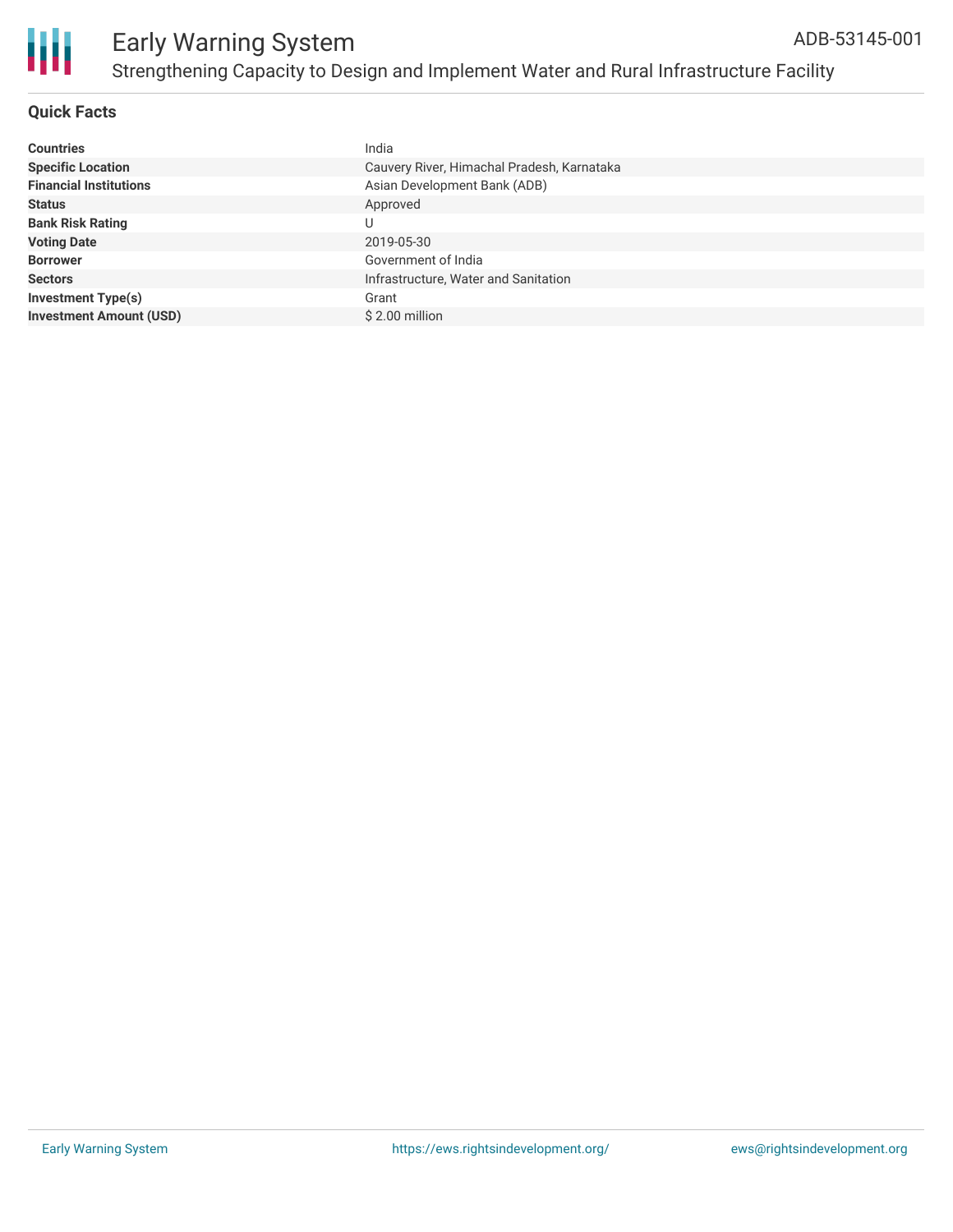

### Early Warning System Strengthening Capacity to Design and Implement Water and Rural Infrastructure Facility

### **Project Description**

According to the bank website, The TA facility will support project preparation, including capacity-building, undertaking due diligence, and increasing project readiness for ensuing investment projects, including those identified in the country operations business plan for India, 2019 2021. It will initially support:

(i) Ara Canal Water Productivity Improvement Project (formerly Bihar Irrigation Project);

(ii) Himachal Pradesh Subtropical Horticulture and Irrigation Value-Addition Project;

(iii) Capacity Development for Irrigation Management and due-diligence for new projects including Upper Bhadra Project and Lower Suktel Irrigation Project;

- (iv) Assam Flood and Riverbank Erosion Protection Project (follow-on loan 2020);
- (v) Maharashtra Sustainable Coastal Protection and Management;
- (vi) Maharashtra Rural Connectivity Improvement Project; and

(vii) Preparation of Maharashtra Agribusiness Network Project.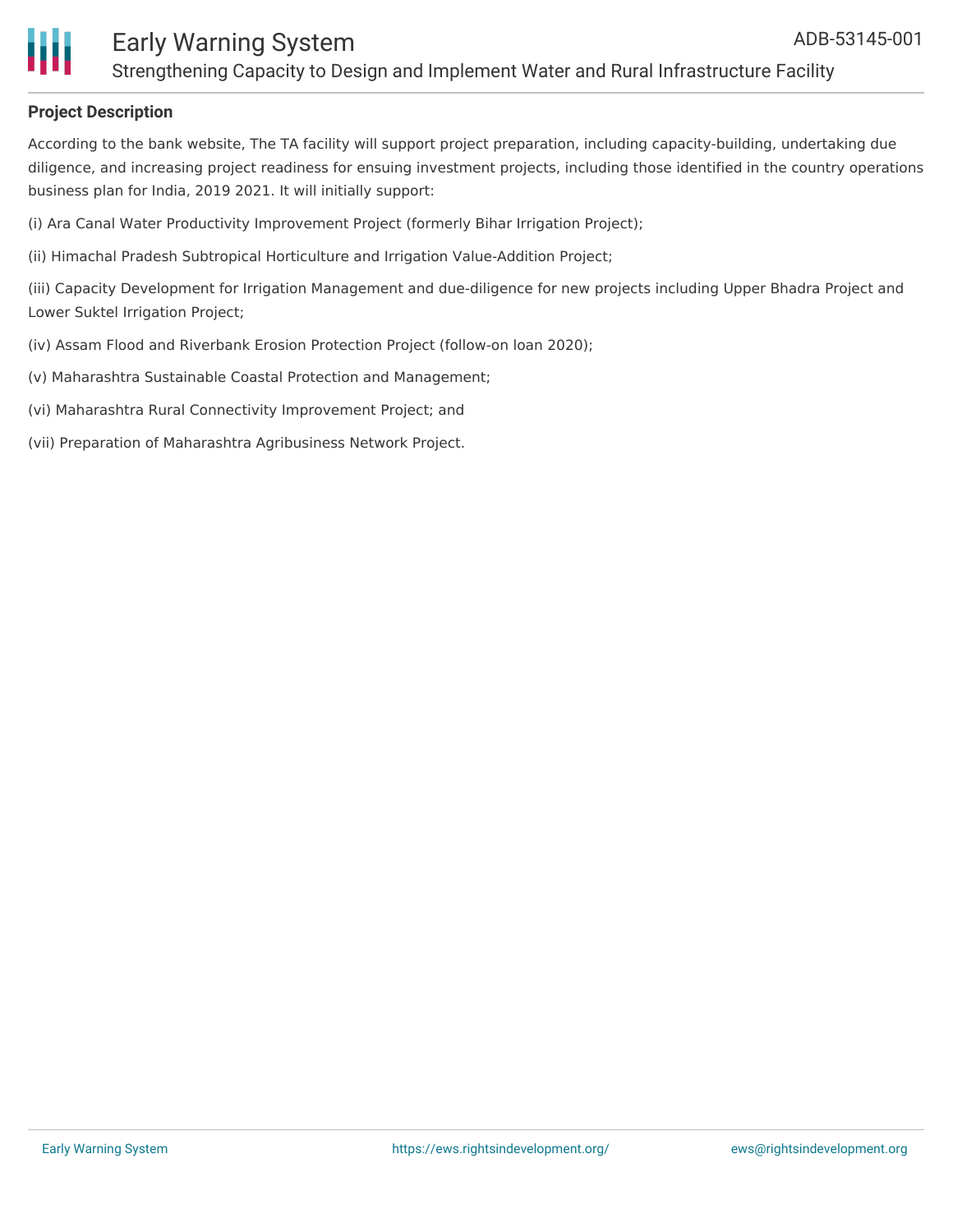

#### Early Warning System Strengthening Capacity to Design and Implement Water and Rural Infrastructure Facility ADB-53145-001

### **Investment Description**

Asian Development Bank (ADB)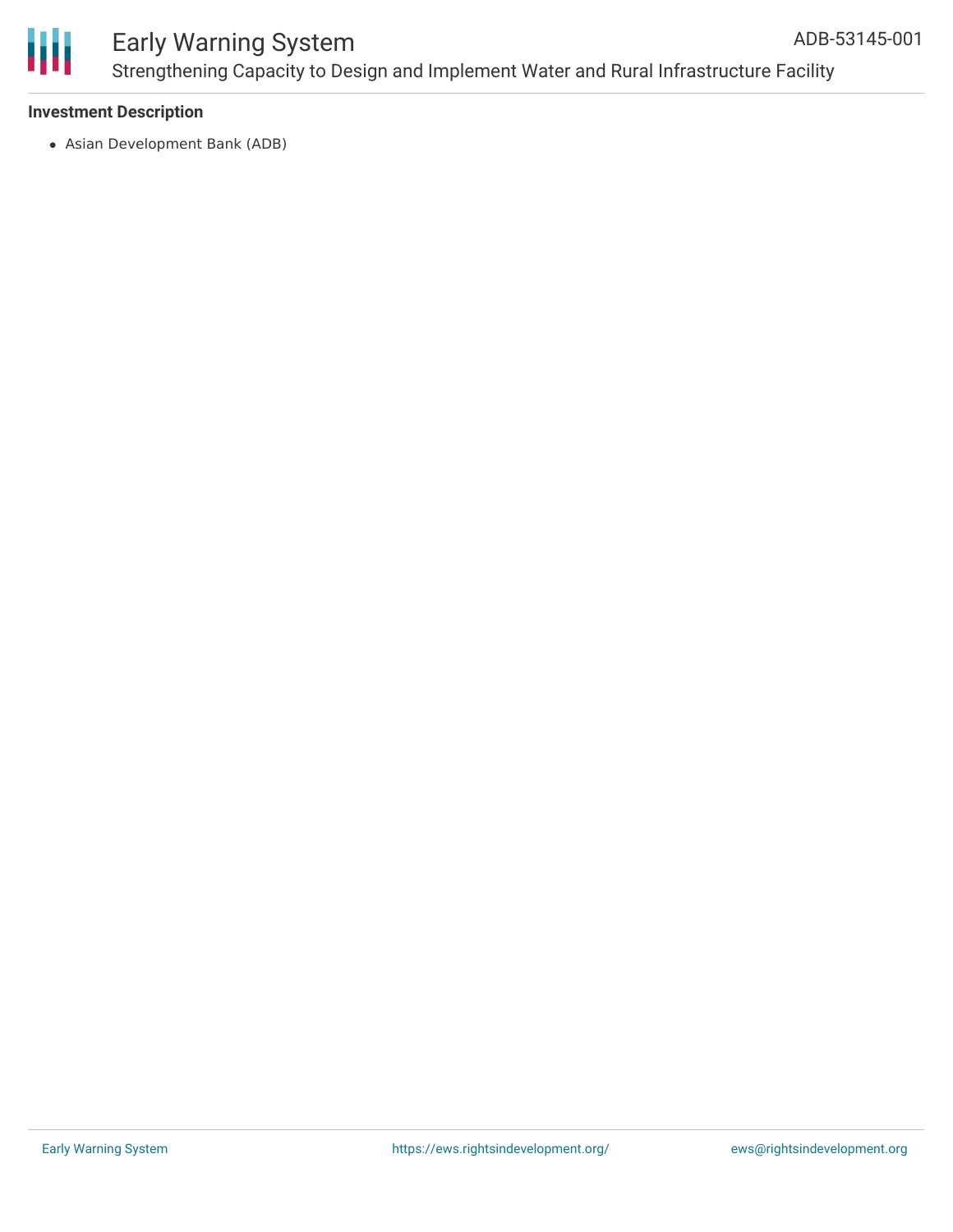

### Early Warning System Strengthening Capacity to Design and Implement Water and Rural Infrastructure Facility

### **Contact Information**

Responsible ADB Officer L'Hostis, Marie Responsible ADB Department South Asia Department Responsible ADB Division Environment, Natural Resources & Agriculture Division, SARD Executing Agencies Department of Economic Affairs, Ministry of Finance Room No. 40-B North Block New Delhi-110001, India

### **ACCOUNTABILITY MECHANISM OF ADB**

The Accountability Mechanism is an independent complaint mechanism and fact-finding body for people who believe they are likely to be, or have been, adversely affected by an Asian Development Bank-financed project. If you submit a complaint to the Accountability Mechanism, they may investigate to assess whether the Asian Development Bank is following its own policies and procedures for preventing harm to people or the environment. You can learn more about the Accountability Mechanism and how to file a complaint at: http://www.adb.org/site/accountability-mechanism/main